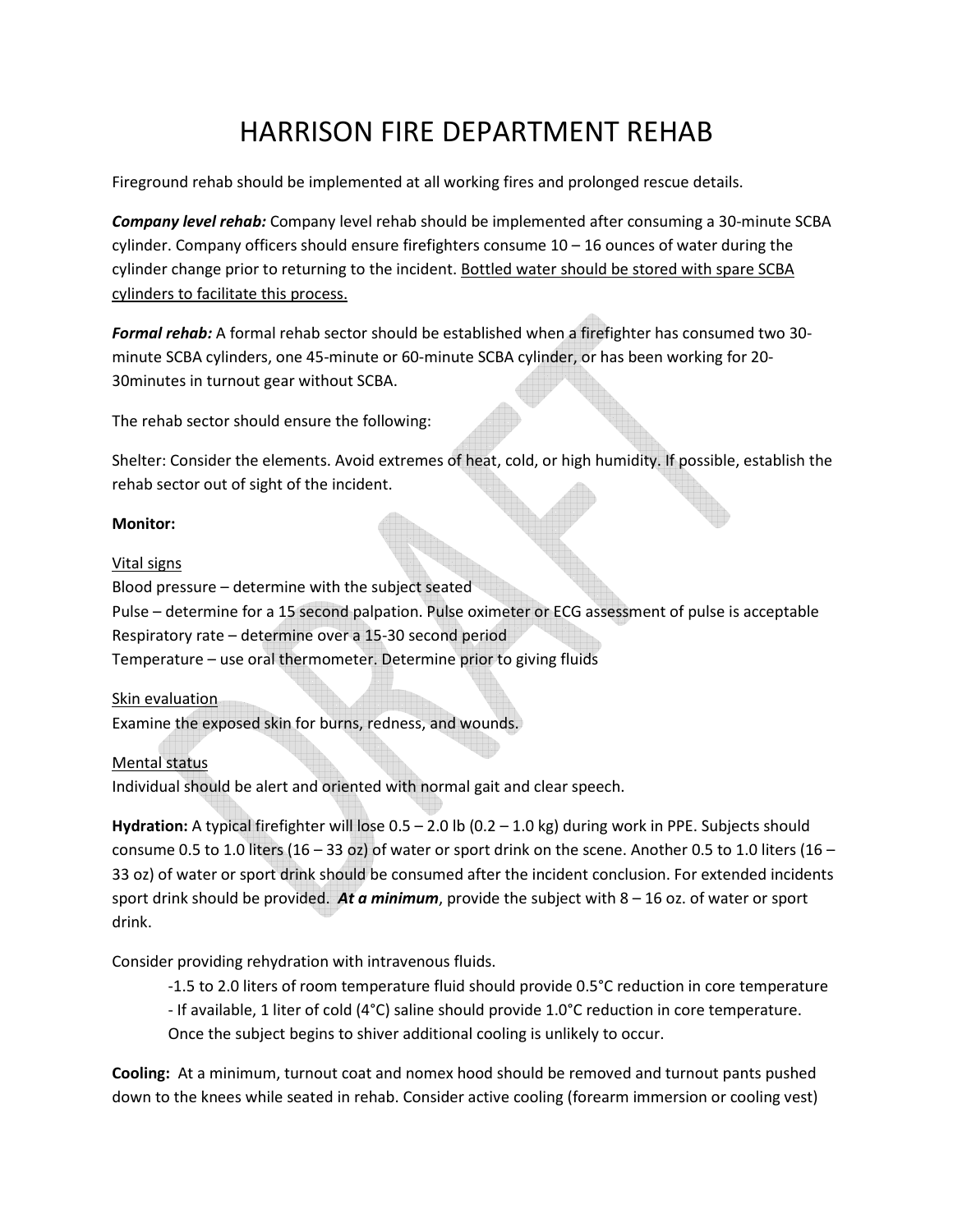for hot environmental conditions or prolonged periods of fire suppression. Cold towels and misting fans can be used to increase technician comfort but are unlikely to result in significant cooling.

#### Temperature management

The oral thermometer may underestimate core temperature especially if the subject is drinking fluids. Summer rehabilitation should be placed in an air-conditioned building or vehicle. Winter rehabilitation should be placed indoors with an ambient temperature of at least 65°F. Do not use the only ambulance staged at the incident for rehab.

Any firefighter with a core temperature greater than  $103^{\circ}F(39.4^{\circ}C)$  should immediately receive  $1 - 2$ liters of 0.9 NS IV and be transported to the emergency department. Consider cold water immersion followed by rapid transport and intravenous fluids for any technician with a core temperature over 104°F (40°C). Confirm this temperature rectally if possible

## Transport to medical facility for any of the following:

Oral temperature greater than 102°F (38.9°C). Oral temperature greater than 101°F (38.3°C) if other symptoms present. Irregular pulse Resting pulse greater than 120. Systolic BP > 200 after rehab Diastolic pressure > 130 anytime Any signs of dyspnea Any signs of mental status change

## Firefighter may return to the incident if appropriate rehydration has occurred and the following vital sign criteria are met:

Heart rate < 100 Systolic BP between 100 and 160 Diastolic BP < 90 Oral temperature < 99.5°F (37.5°C)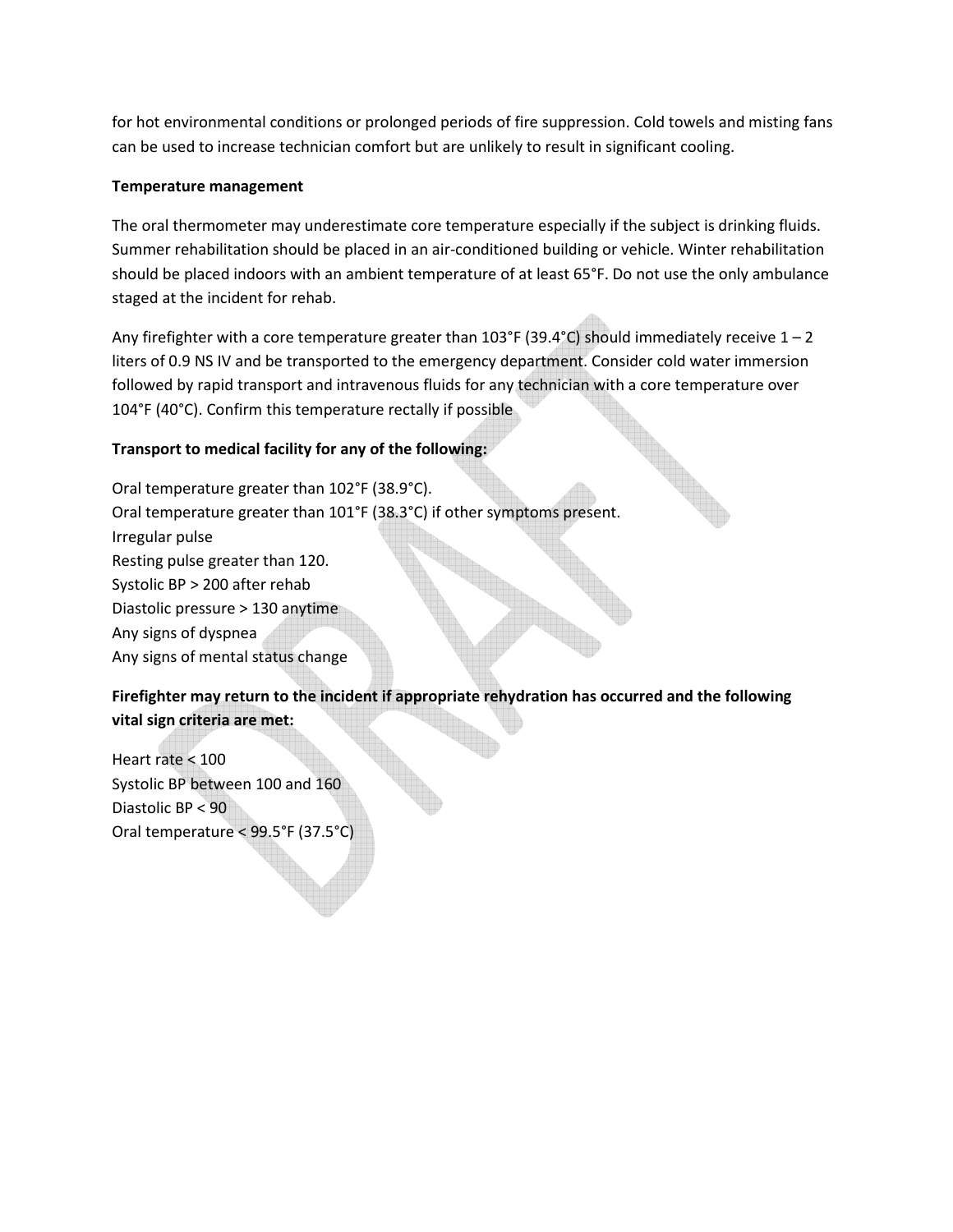#### **MEDICAL MONITORING**

| Time entering rehab:                                                                                   |                                                                                                           |
|--------------------------------------------------------------------------------------------------------|-----------------------------------------------------------------------------------------------------------|
|                                                                                                        |                                                                                                           |
|                                                                                                        |                                                                                                           |
|                                                                                                        | Alert and oriented, normal gait, clear speech? Yes $\Box$ No $\Box$ [physician screen if any found if No] |
| Skin evaluation: No findings $\Box$ List: ____________________________ [physician screen if any found] |                                                                                                           |
|                                                                                                        |                                                                                                           |

| Time | <b>HR</b> | BP | RR | Temp (oral) | <b>Oral fluid</b><br>consumed<br>(m <sub>l</sub> ) | <b>IV</b> fluids<br>provided<br>(m <sub>l</sub> ) |
|------|-----------|----|----|-------------|----------------------------------------------------|---------------------------------------------------|
|      |           |    |    |             |                                                    |                                                   |
|      |           |    |    |             |                                                    |                                                   |
|      |           |    |    |             |                                                    |                                                   |
|      |           |    |    |             |                                                    |                                                   |
|      |           |    |    |             |                                                    |                                                   |
|      |           |    |    |             |                                                    |                                                   |
|      |           |    |    |             |                                                    |                                                   |
|      |           |    |    |             |                                                    |                                                   |
|      |           |    |    |             |                                                    |                                                   |

#### Transport to medical facility for any of the following

Oral temperature greater than  $102^{\circ}$ F (38.9°C). Oral temperature greater than 101°F (38.3°C) if other symptoms present. Irregular pulse Resting pulse greater than 120. Systolic  $BP > 200$  after rehab Diastolic pressure > 130 anytime Any signs of dyspnea Any signs of mental status change

Firefighter may return to the incident if appropriate rehydration has occurred and the following vital sign criteria are met. Heart rate  $\leq 100$ Systolic BP between 100 and 160 Diastolic  $BP < 90$ Oral temperature  $\leq$  99.5°F (37.5°C)

Any firefighter with a core temperature greater than  $103^{\circ}F(39.4^{\circ}C)$  should immediately receive  $1 - 2$ liters of 0.9 NS IV and be transported to the emergency department. Consider cold water immersion followed by rapid transport and intravenous fluids for any technician with a core temperature over 104°F (40°C). Confirm this temperature rectally if possible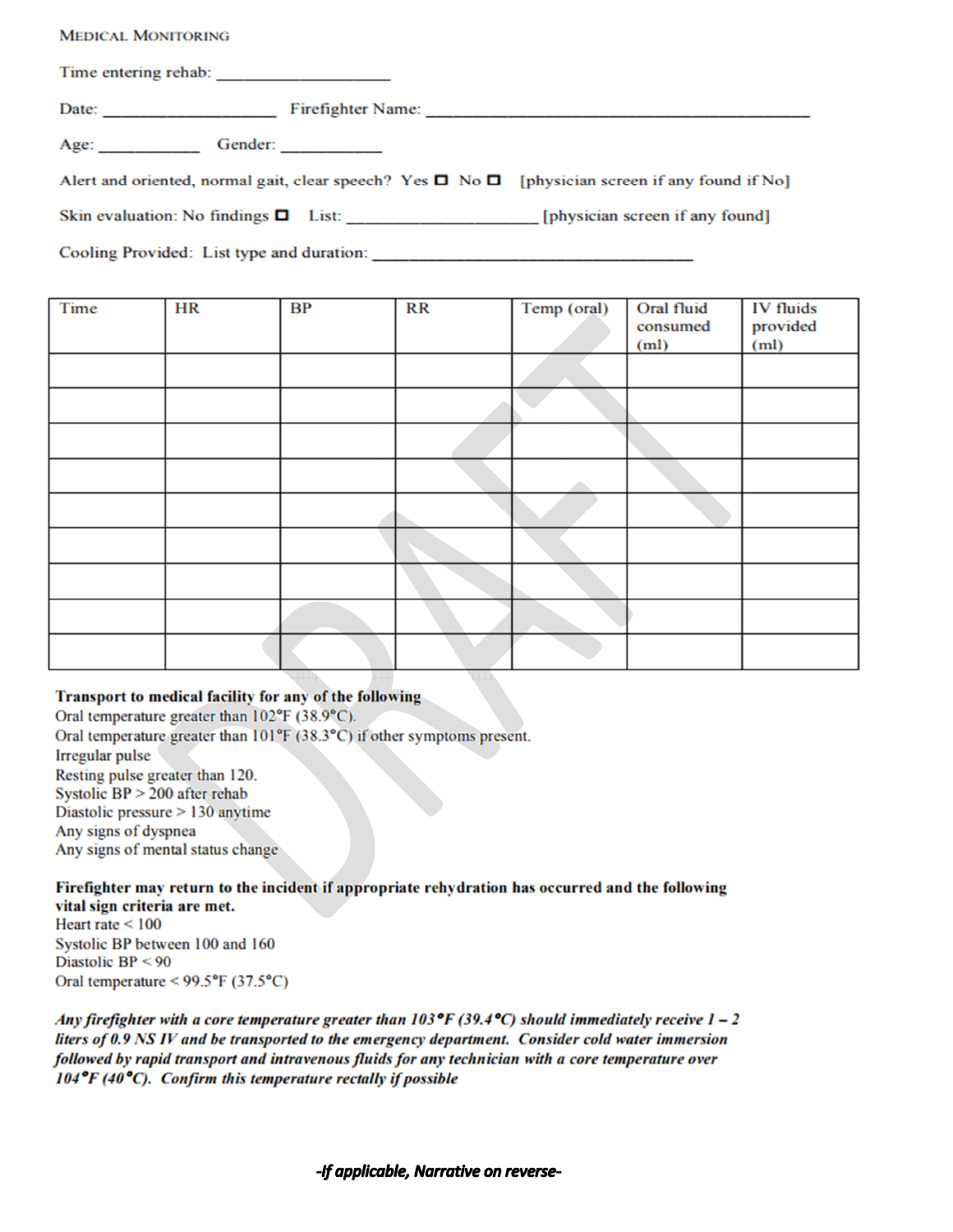